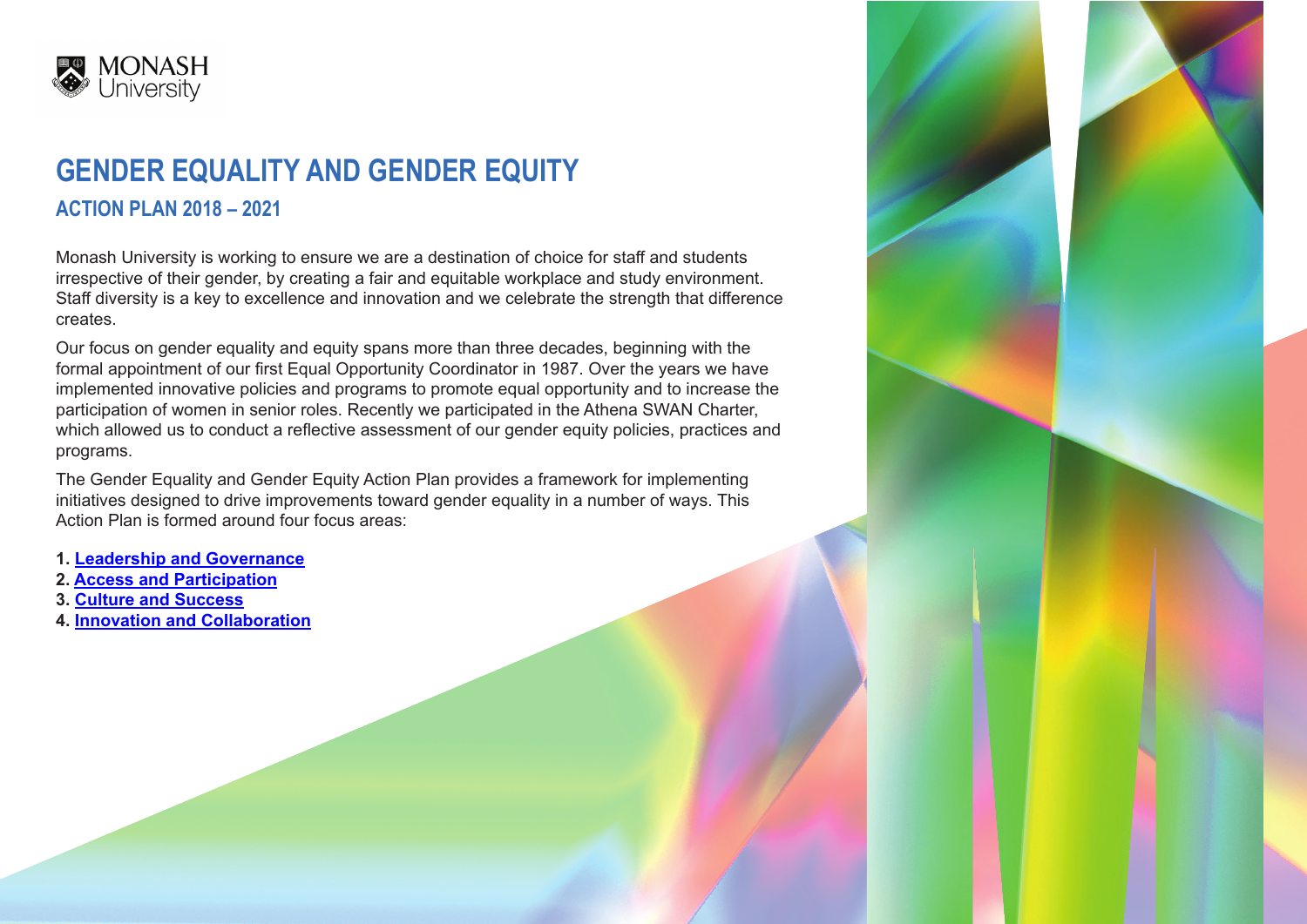<span id="page-1-0"></span>

### 1. LEADERSHIP AND GOVERNANCE

| Category                                              | <b>Stakeholder</b><br>group                                                                                                                                        | Action                                                                     | <b>Responsibility</b>                                                                                                                                                                                                                                                | Success indicator                                                                                                                                                     |         | <b>Timeframe</b>  |
|-------------------------------------------------------|--------------------------------------------------------------------------------------------------------------------------------------------------------------------|----------------------------------------------------------------------------|----------------------------------------------------------------------------------------------------------------------------------------------------------------------------------------------------------------------------------------------------------------------|-----------------------------------------------------------------------------------------------------------------------------------------------------------------------|---------|-------------------|
| 1.1 Institutional<br>commitment to gender<br>equality | a. University-wide commitment to<br>Students and<br>staff<br>gender inclusivity, including institutional<br>policies and practices that support<br>gender equality |                                                                            | Deputy Vice-Chancellor<br>& Vice-President<br>(Education)                                                                                                                                                                                                            | Increase in positive responses to benchmark questions<br>in (i) Staff Equity Survey (2019; 2021) and (ii) Staff<br>Engagement Survey (2020) about gender inclusivity, |         | Ongoing           |
|                                                       |                                                                                                                                                                    |                                                                            | <b>Chief Human Resources</b><br>Officer                                                                                                                                                                                                                              | equal opportunity and fairness<br>Gender equity practices, programs, initiatives and<br>outcomes are included in the Monash University Annual<br>report               |         | Annually          |
|                                                       |                                                                                                                                                                    |                                                                            |                                                                                                                                                                                                                                                                      | Monash has a gender remuneration strategy in place<br>containing explicit pay equity goals                                                                            |         | Ongoing           |
|                                                       | Students and<br>staff                                                                                                                                              | b. Senior leaders at Monash are<br>actively engaged in the University's    | President and Vice-<br>Chancellor                                                                                                                                                                                                                                    | Senior leaders actively communicate their support for<br>gender equality to both internal and external audiences                                                      |         | Ongoing           |
|                                                       | gender equality strategy, programs,<br>events and initiatives                                                                                                      | Deputy Vice-Chancellor<br>& Vice-President<br>(Education)                  | Senior leaders endorse the University's applications for<br>external recognition programs in gender equality,<br>including submissions for example i) Workplace Gender<br>Equality Agency Employer of Choice for Gender<br>Equality award, and ii) Athena SWAN Award |                                                                                                                                                                       | Ongoing |                   |
|                                                       |                                                                                                                                                                    |                                                                            | Provost and Senior Vice-<br>President                                                                                                                                                                                                                                | Senior leaders play active roles in promoting and<br>participating in gender equality initiatives and events                                                          |         | Ongoing           |
|                                                       |                                                                                                                                                                    |                                                                            |                                                                                                                                                                                                                                                                      | Senior leaders are recognised as visible advocates of<br>gender equality, as measured by Staff Equity Survey<br>(uplift from 2017)                                    | $\sim$  | Dec 2019,<br>2021 |
| 1.2 Leadership and<br>practice informed by            | Staff                                                                                                                                                              | a. Collect and analyse data to inform<br>gender equity goals, programs and | <b>Chief Human Resources</b><br>Officer                                                                                                                                                                                                                              | Staff Engagement Survey results are reported by<br>gender and relevant demographic variables                                                                          |         | Dec 2020          |
| data and evidence                                     |                                                                                                                                                                    | initiatives                                                                |                                                                                                                                                                                                                                                                      | Workforce data inform the development of gender<br>equity targets for academic staff in STEMM                                                                         |         | Ongoing           |
|                                                       |                                                                                                                                                                    |                                                                            |                                                                                                                                                                                                                                                                      | Pay equity reporting framework is developed                                                                                                                           |         | Dec 2019          |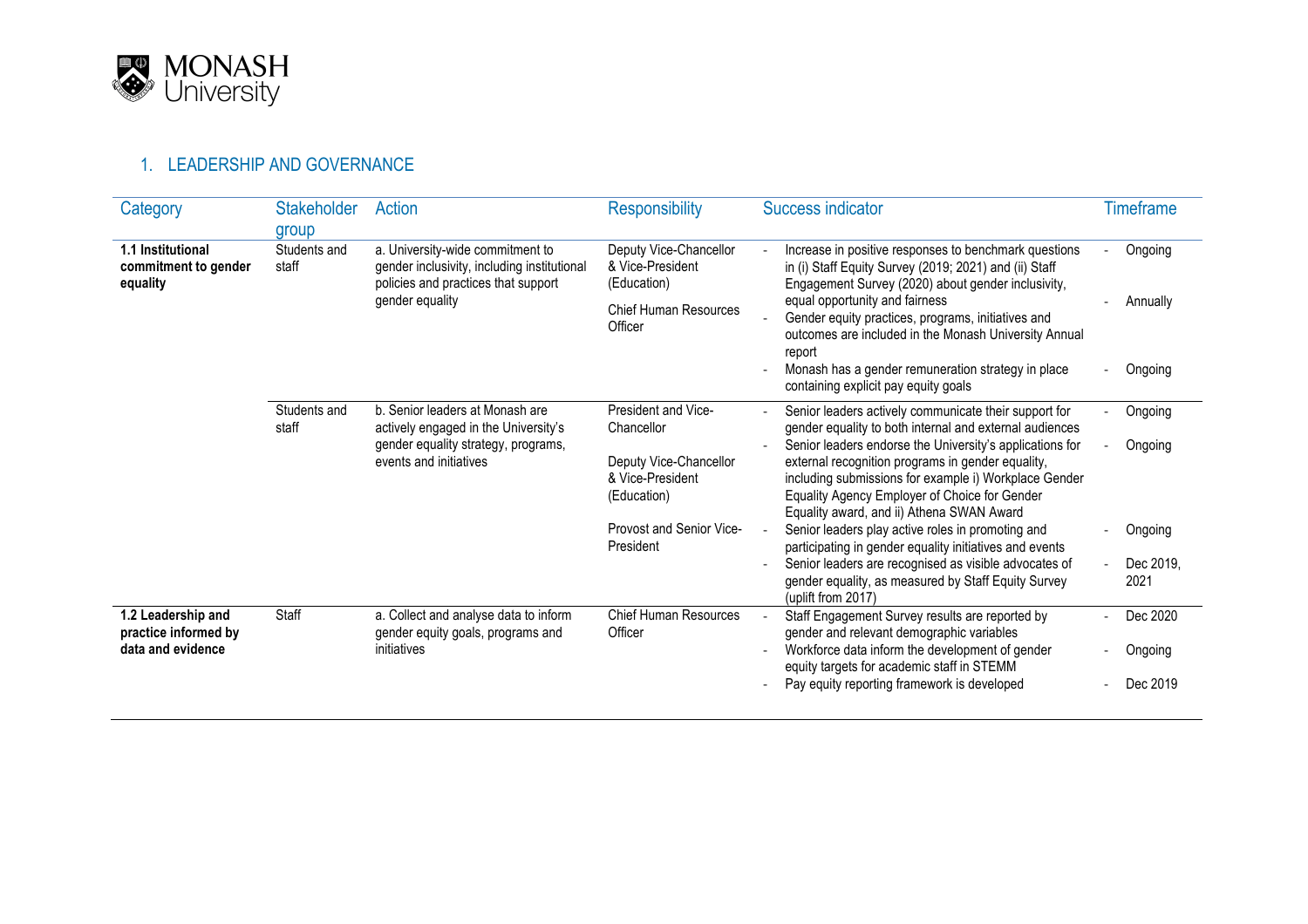<span id="page-2-0"></span>

#### 2. ACCESS AND RECRUITMENT

| Category                                                   | Stakeholder<br>group | <b>Action</b>                                                                                                                                     | <b>Responsibility</b>                   | Success indicator                                                                                                                                      | <b>Timeframe</b> |
|------------------------------------------------------------|----------------------|---------------------------------------------------------------------------------------------------------------------------------------------------|-----------------------------------------|--------------------------------------------------------------------------------------------------------------------------------------------------------|------------------|
| 2.1 Increase demand<br>from talented staff and<br>students | <b>Staff</b>         | a. Ensure Monash is recognised as an<br>exemplar employer for women                                                                               | <b>Chief Human Resources</b><br>Officer | Employer of Choice for Gender Equality citation is<br>maintained and success promoted both internally and<br>externally                                | Ongoing          |
|                                                            |                      |                                                                                                                                                   | <b>Chief Marketing Officer</b>          | Athena SWAN award is achieved and success<br>promoted internally and externally                                                                        | Ongoing          |
|                                                            |                      |                                                                                                                                                   |                                         | Monash's commitment to gender equality is visibly<br>promoted in recruitment/advertising channels as well as<br>more broadly through Monash media      | Ongoing          |
|                                                            | <b>Students</b>      | b. Attract and retain female students in<br><b>STEM related courses</b>                                                                           | Dean of Engineering                     | Scholarships are available to encourage women to<br>study Engineering and Information Technology courses                                               | Ongoing          |
|                                                            |                      |                                                                                                                                                   | Dean of IT                              | Monash supports women in STEM through outreach<br>programs                                                                                             | Ongoing          |
|                                                            |                      |                                                                                                                                                   | Dean of Science                         |                                                                                                                                                        |                  |
| 2.2 Select for talent and<br>equity                        | <b>Staff</b>         | a. Equip hiring managers with<br>knowledge of equal opportunity<br>principles, training on unconscious bias<br>and inclusive leadership practices | <b>Chief Human Resources</b><br>Officer | Chairs and members of selection panels are<br>knowledgeable of equal opportunity principles and<br>trained in unconscious bias and inclusive practices | Ongoing          |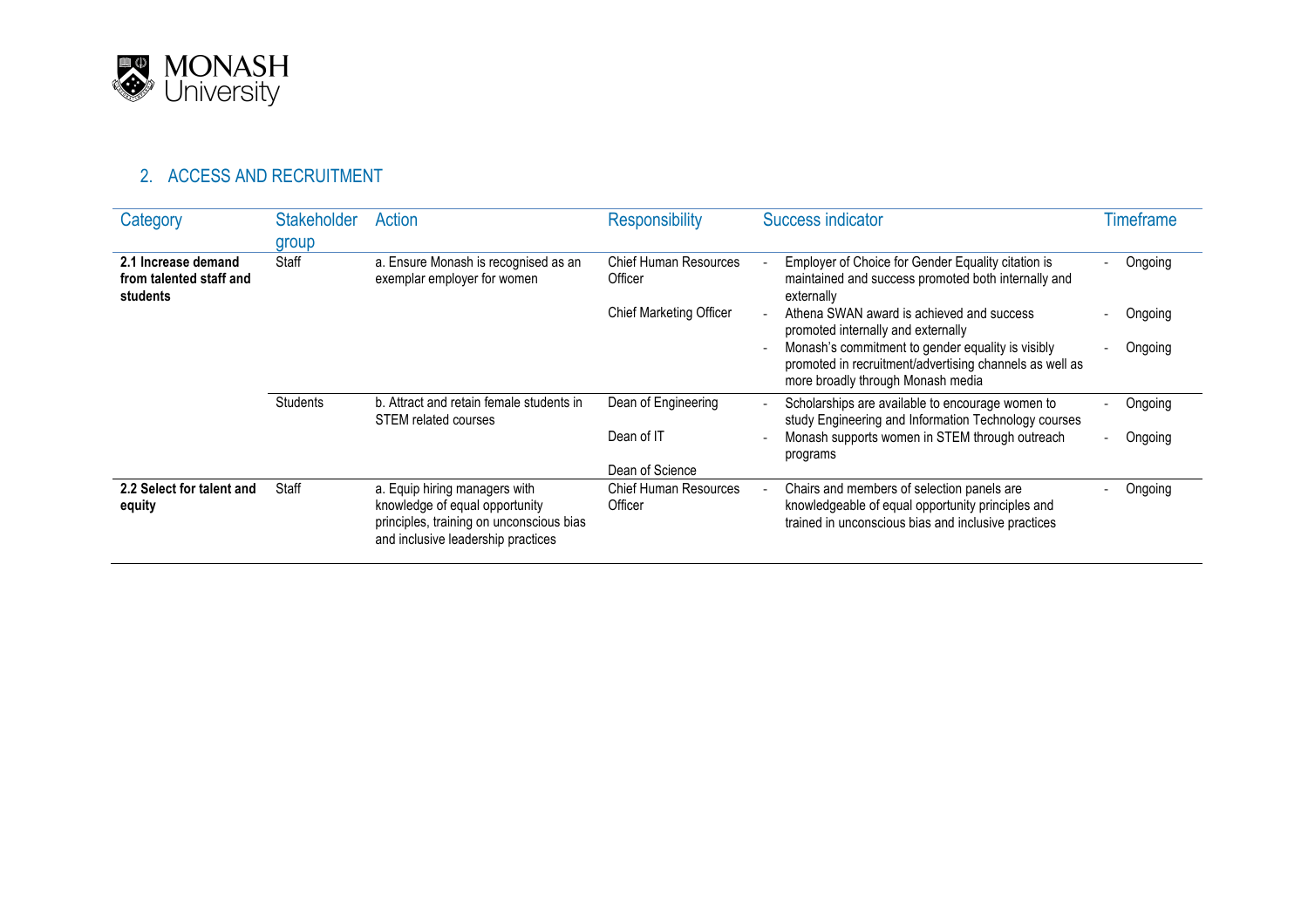<span id="page-3-0"></span>

## 3. CULTURE AND SUCCESS

| Category                                             | <b>Stakeholder</b><br>group | <b>Action</b>                                                                                                | <b>Responsibility</b>                                                                                                                   | <b>Success indicator</b>                                                                                                                                                                                                                                                                                                                                                                          | <b>Timeframe</b>               |
|------------------------------------------------------|-----------------------------|--------------------------------------------------------------------------------------------------------------|-----------------------------------------------------------------------------------------------------------------------------------------|---------------------------------------------------------------------------------------------------------------------------------------------------------------------------------------------------------------------------------------------------------------------------------------------------------------------------------------------------------------------------------------------------|--------------------------------|
| 3.1 Women in<br>leadership                           | Staff                       | a. Deliver programs to support<br>women's career progression and<br>prepare them for future leadership roles | <b>Chief Human Resources</b><br>Officer                                                                                                 | Successful delivery of flagship gender equity programs<br>with increased participation (eg. Women's Mentoring<br>Program, Senior Women's Shadowing Program)<br>Increased proportion of academic women in leadership<br>roles<br>Proportion of women in senior leadership roles is<br>greater than 40% (with annual improvements achieved<br>towards parity)                                       | Ongoing<br>Ongoing<br>Ongoing  |
|                                                      | Staff                       | b. Develop talent identification and<br>succession planning strategy                                         | <b>Chief Human Resources</b><br>Officer                                                                                                 | Sustainably improved gender balance of talent pipeline,<br>lead researchers, decision-making committees                                                                                                                                                                                                                                                                                           | Ongoing                        |
| 3.2 Gender equity in<br><b>STEMM</b>                 | Staff                       | a. Implementation of the University's<br>Athena SWAN Action Plan (2018-2021)                                 | Athena SWAN<br>Committee Chair<br><b>Chief Human Resources</b><br>Officer                                                               | Progress towards Athena SWAN Action Plan is<br>monitored and reported<br>Improvements in the representation of academic<br>women in STEMM                                                                                                                                                                                                                                                         | Ongoing<br>Ongoing             |
| 3.3 Foster a culture<br>where diversity is<br>valued | Staff and<br>students       | a. Celebrate and promote the inclusive<br>culture at Monash focusing on gender<br>equality                   | <b>Chief Human Resources</b><br>Officer<br>Executive Director,<br><b>Campus Community</b><br>Division<br><b>Chief Marketing Officer</b> | Monash hosts and participates in initiatives and events<br>that champion progress towards gender equality<br>including celebration of days of significance<br>The Vice-Chancellor's Diversity and Inclusion Awards<br>program recognises practices designed to advance<br>gender equality<br>Monash's achievements in gender equality are<br>publicised through a range of communication channels | Ongoing<br>Annually<br>Ongoing |
|                                                      | Students and<br>staff       | b. Promote a safe and respectful<br>community for women free from<br>discrimination and harassment           | <b>Chief Human Resources</b><br>Officer<br>Executive Director,                                                                          | Increased awareness of support services and reporting<br>process<br>Respect. Now. Always. recommended initiatives are                                                                                                                                                                                                                                                                             | Ongoing<br>Ongoing             |
|                                                      |                             | <b>Campus Community</b><br>Division<br>Monash's student<br>associations                                      | implemented<br>Monash student associations have appointed women's<br>representation                                                     | Ongoing                                                                                                                                                                                                                                                                                                                                                                                           |                                |
| 3.4 Support for parents<br>and carers                | Staff                       | a. Offer and promote flexiblei work<br>options at Monash                                                     | <b>Chief Human Resources</b><br>Officer                                                                                                 | Flexible Work Guidelines accompanying relevant HR<br>procedures are periodically reviewed to ensure best<br>practice                                                                                                                                                                                                                                                                              | Ongoing                        |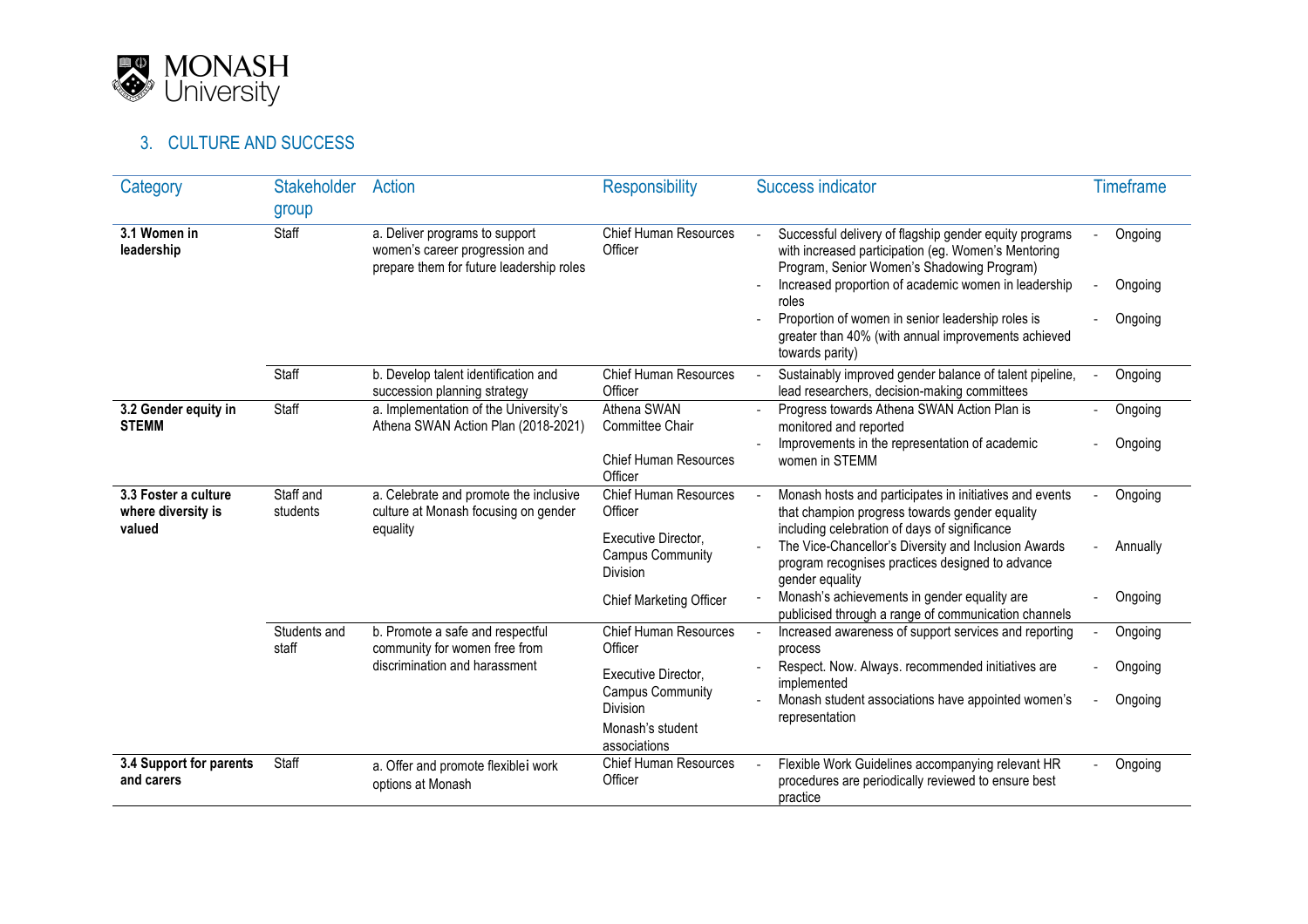

|                       |                                                                                                                                                                 |                                                                   | Supervisors are supported in the management of<br>$\blacksquare$<br>flexible work requests<br>Staff report greater satisfaction regarding their access                                      | Ongoing<br>Dec 2019, |
|-----------------------|-----------------------------------------------------------------------------------------------------------------------------------------------------------------|-------------------------------------------------------------------|---------------------------------------------------------------------------------------------------------------------------------------------------------------------------------------------|----------------------|
|                       |                                                                                                                                                                 |                                                                   | to flexible work options, as measured by Staff Equity<br>Survey (2019) and Staff Engagement Survey (2020)                                                                                   | 2021                 |
|                       |                                                                                                                                                                 |                                                                   | Job satisfaction is measured separately for staff who<br>work flexibly and reported as part of Staff Engagement<br>Survey results                                                           | Ongoing              |
| Staff                 | b. Offer and promote parental leave<br>entitlements, caregiver policies and<br>relevant programs                                                                | <b>Chief Human Resources</b><br>Officer                           | A guide for expectant and new parents is periodically<br>updated, promoted and sent to all staff applying for any<br>type of parental leave                                                 | Ongoing              |
|                       |                                                                                                                                                                 |                                                                   | A greater proportion of staff are knowledgeable about<br>available support for parents and carers, as measured<br>by Staff Equity Survey (uplift from 2017)                                 | Dec 2019,<br>2021    |
|                       |                                                                                                                                                                 |                                                                   | Increased uptake of paid primary caregiver leave                                                                                                                                            | Ongoing              |
| Staff                 | c. Deliver and promote tailored<br>programs for staff with parental and<br>caring responsibilities to help them to<br>successfully integrate their professional | <b>Chief Human Resources</b><br>Officer                           | Qualitative feedback from staff participating in relevant<br>$\Box$<br>programs demonstrates value and informs future<br>delivery of programs                                               | Ongoing              |
|                       | and personal lives                                                                                                                                              |                                                                   |                                                                                                                                                                                             |                      |
| Staff and<br>students | d. Support breastfeeding, along with<br>staff, students and on-campus visitors                                                                                  | <b>Chief Human Resources</b><br>Officer                           | Breastfeeding procedure reflects best practice and is<br>promoted                                                                                                                           | Ongoing              |
|                       | with young children through the<br>provision of relevant policies, high<br>standard parenting facilities and mobile<br>mother's kits                            | Executive Director,<br><b>Campus Community</b><br><b>Division</b> | All Monash campuses have parenting facilities<br>equipped in line with the main recommendations by the<br>Australian Breastfeeding Association (Clayton,<br>Caulfield, Peninsula)           | Aug 2019             |
|                       |                                                                                                                                                                 | Executive Director,<br><b>Buildings and Property</b>              | The inclusion of parenting facilities is considered in all<br>future development plans                                                                                                      | Ongoing              |
|                       |                                                                                                                                                                 | Division                                                          | Children-friendly spaces are available on campuses for<br>staff and students to use (Clayton, Caulfield, Peninsula)                                                                         | Dec 2019             |
| Staff                 | e. Reduce the impact of career breaks<br>on academic success of staff with<br>caregiving responsibilities                                                       | <b>Chief Human Resources</b><br>Officer                           | Principles of assessing performance relative to<br>$\mathbf{r}$<br>opportunity are incorporated in all relevant HR policies<br>and procedures, with effective guidelines supporting<br>them | Ongoing              |
|                       |                                                                                                                                                                 |                                                                   | Continued delivery of 'Advancing Women's Research<br>Success Grant'                                                                                                                         | Ongoing              |
|                       |                                                                                                                                                                 |                                                                   | Academic promotion information session for staff with<br>caregiving responsibilities (irrespective of gender) is<br>hosted                                                                  | Aug 2019             |